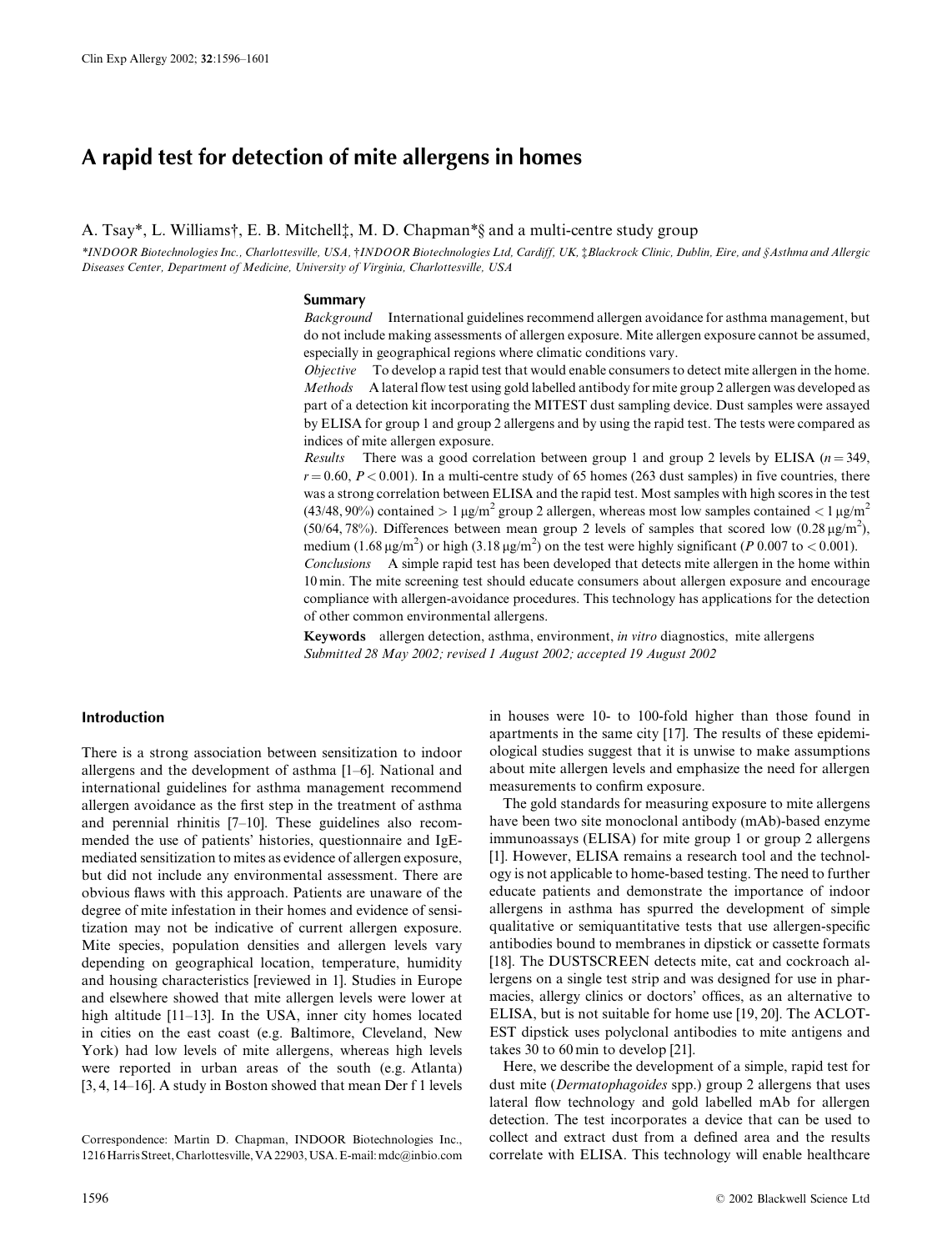professionals and patients to check dust mite levels in the home and should improve patient education and compliance with allergen-avoidance procedures.

## **Materials and methods**

#### Lateral flow test for mite group 2 allergens

The principle of the test is outlined in Fig. 1. Capture anti-Der p 2 mAb (clone 1D8) at 1 mg/mL in 0.01% BSA was striped onto nitrocellulose membrane ( $0.5 \mu$ g/cm) as a line positioned 0.9 cm from the base of the membrane. A second anti-Der p 2 mAb (clone 7A1) labelled with 40 nm colloidal gold particles was incorporated into a sac located at the end of the nitrocellulose strip and overlaid with a paper wick. Allergen sample or dust extract (vol.  $c$ . 150 µL) prepared in 1% BSA-PBS-T (phosphate buffered saline, pH 7.4 containing 0.05% Tween 20) was applied to the wick and released the gold labelled mAb, which immediately bound to any mite group 2 allergen in the sample. The allergen/mAb complex diffused along the nitrocellulose until it reached the line of capture mAb 1D8, where it was deposited and visualized as a solid red line. The line developed within 10 min and the intensity of the colour was proportional to the allergen concentration in the sample. The test strip was also coated with three concentrations of a protein-gold conjugate (OD2-30), which served as 'indicator' lines, against which the allergen line was compared to obtain low, medium and high estimates of group 2 allergen.

## Mite group 1 and group 2 allergen levels in dust samples

The correlation between group 1 and group 2 allergens was assessed by comparing allergen levels in 349 dust samples from nine locations in different parts of the world: Charlottesville and Baltimore, USA; Manchester, UK; Ribeirao Preto, Brazil; Wellington, New Zealand; Sydney, Australia; Amsterdam, the Netherlands; Strasbourg, France; and Stockholm, Sweden. These dust samples had been collected from carpets or bedding and prepared by extracting 100 mg fine dust in 2 mL PBS-T [1]. Samples were assayed by ELISA for Der p 1 and Der f 1, as described previously [22]. Mite group 2 allergen was measured using a single, cross-reactive ELISA that measures both Der p 2 and Der f 2 [23]. Group 2 assays were quantified



Fig. 1. Lateral flow test for mite group 2 allergens.

using a Der p 2 standard containing 5000 ng/mL Der p 2 (Indoor Biotechnologies Inc., Charlottesville, VA, USA).

## Multi-centre study evaluating use of the MITEST dust sampler and the lateral flow test: correlation with ELISA

The MITEST dust sampler is an integrated dust collection and extraction device that enables dust to be sampled on a unit area basis and extracted without the need for dust handling (MITEST Ltd, Dublin, Eire). The device consists of a moulded plastic housing containing a disposable, inner nylon filter that fits on to the suction end of a vacuum cleaner wand [24]. The nylon filter is semipermeable and permits air flow whilst allowing dust to be collected. An area of  $0.25 \text{ m}^2$  was vacuumed for 2 min, after which the lower end of the device was capped and 10 mL PBS-T added to the sampler. The top of the collector was capped, shaken for 1 min, and allowed to stand for 4 min. The dust extract was then removed for analysis by rapid test or ELISA.

A multi-centre study was designed to assess the validity of allergen measurements on dust samples that were collected by MITEST and analysed using the rapid test. Each centre collected up to four dust samples (bedding, bedroom floor, living room carpet and soft furnishings) from 10 to 18 homes using the MITEST collector and analysed the dust extracts by rapid test and ELISA. The rapid tests were scored low, medium or high based on the indicator lines on the test. The five participating centres were located in: Charlottesville and Baltimore, USA; Sydney, Australia; Strasbourg, France; and Stockholm, Sweden. Allergen levels were determined by ELISA (expressed as  $\mu$ g/m<sup>2</sup>) and compared with the line intensity of the rapid test. Geometic mean (GM) values and 95% confidence intervals for mite group 2 allergen levels were calculated for each intensity score. Statistical comparisons between the means were made using the Mann-Whitney test.

#### **Results**

## Correlation between mite group 1 and group 2 allergen levels

Most assessments of mite allergen exposure have been carried out using species-specific ELISA tests for either Der p 1 or Der f 1. The rationale for developing the lateral flow test for group 2 allergen was to enable allergens produced by both *D. pteronys*sinus and D. farinae to be detected in a single test. Unlike Der p 1 and Der f 1, most mAb to group 2 allergens are cross-reactive and can be used to detect both Der p 2 and Der f 2 [23]. The relationship between group 1 and group 2 allergen levels was compared by analysing 349 dust samples collected in nine locations from different parts of the world (the USA, Europe, Brazil, Australia and New Zealand). Linear regression analysis showed a significant correlation between ELISA for group 1 (Der p 1 + Der f 1) and group 2 allergens ( $n = 185$ ,  $r = 0.48$ ,  $P < 0.001$ , Fig. 2A). Der f 1 was not assayed at four locations where  $D$ . *pteronyssinus* was the dominant mite species. The correlation between Der p 1 and Der p 2 levels at these locations was also significant ( $n = 164$ ,  $r = 0.68$ ,  $P < 0.001$ , Fig. 2b). The strength of the correlation varied somewhat between countries. There was a strong correlation between Der p 1 and Der p 2 in dust samples from Wellington, New Zealand, and from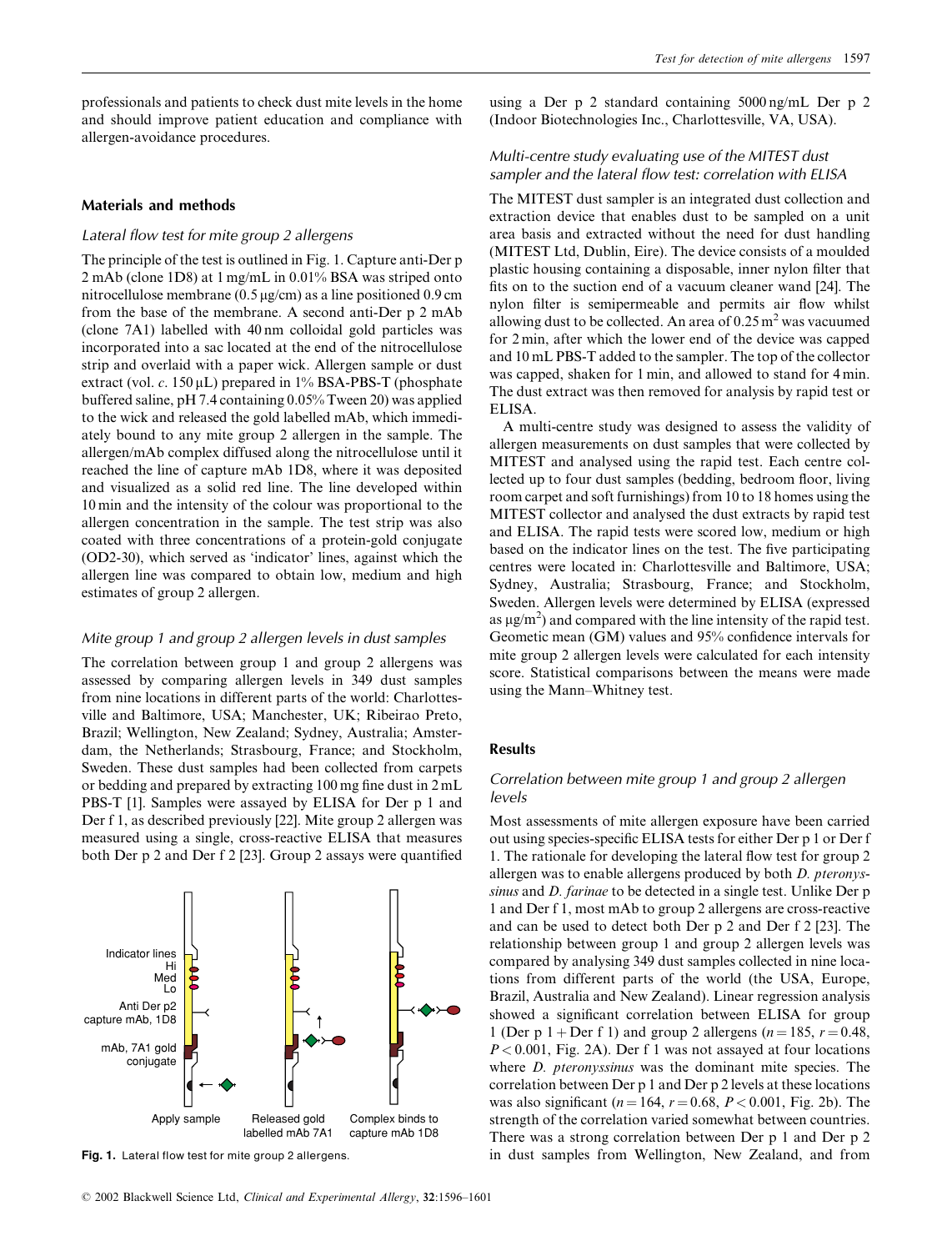

Fig. 2. Correlation between group 1 and group 2 allergen levels. Dust samples from Amsterdam, the Netherlands, Charlottesville, VA, USA, Ribeirao Preto, Brazil, Stockholm, Sweden, and Strasbourg, France, were analysed for group 1 (Der p 1 and Der f 1) and group 2 by ELISA and the results were compared by linear regression analysis (a). Samples from Baltimore, MD, USA, Manchester, UK, Sydney, Australia, and Wellington, New Zealand, were analysed for Der p 1 and Der p 2 (b). The lower level of sensitivity of each assay is indicated  $(-,-)$ .





Manchester, UK, with correlation coefficients of 0.93 and 0.83, respectively. Least significant correlations were obtained for samples from Ribeirao Preto, Brazil, and Strasbourg, France,  $(r = 0.29$  and 0.40, respectively). Although the overall correlation between group 1 and group 2 levels was statistically significant ( $n = 349$ ,  $r = 0.60$ ,  $P < 0.001$ ), there was a broad spread of data and the group  $1$ : group  $2$  ratio varied from approximately twofold to more than tenfold in some samples (Fig. 2a, b).

#### Lateral flow test for mite group 2 allergen

Comparison of the reactivity of  $D$ . pteronyssinus or  $D$ . farinae allergen standards used for ELISA in the lateral flow test showed that both Der p 2 and Der f 2 were detected with similar levels of sensitivity  $(c. 1-2 \text{ ng/mL}, \text{Fig. 3}).$  To evaluate the test performance in the home, a multicentre study was carried out in five locations: Charlottesville, Baltimore, Stockholm, Strasbourg and Sydney. Each centre collected three to four dust samples (bedding, bedroom floor, living room carpet and soft

furnishings) from 10 to 18 homes. The samples were collected using the MITEST dust collection and extraction device and analysed by rapid test. The recommended procedure for sampling using the MITEST device was to sample four separate areas, approximately the size of one sheet of letter size paper, for 30 s each (total c.  $0.25 \,\mathrm{m}^2$ , sampling time 2 min) prior to extraction. The weight of dust collected in selected bed (mattress), sofa and carpet samples from central Virginia using the MITEST collector was as follows: bed,  $n = 12,140 \pm 85$  mg; sofa,  $n = 7$ , 142  $\pm$  151 mg; carpet,  $n = 27$ , 660  $\pm$  446 mg.

Each centre graded the rapid test line intensity as negative or as low, medium or high relative to the coloured indicator lines on the test (Fig. 4) and the results were compared with ELISA values (expressed as  $\mu$ g/m<sup>2</sup>) on the same samples (Fig. 5). Dust samples from different centres showed similar patterns of reactivity in the rapid test, with a progressive increase in allergen levels from low to high test scores. Most of the samples that gave a high score in the rapid test contained  $> 1 \mu g/m^2$  group 2 allergen  $(43/48, 90\%)$ , whereas most of the low scoring samples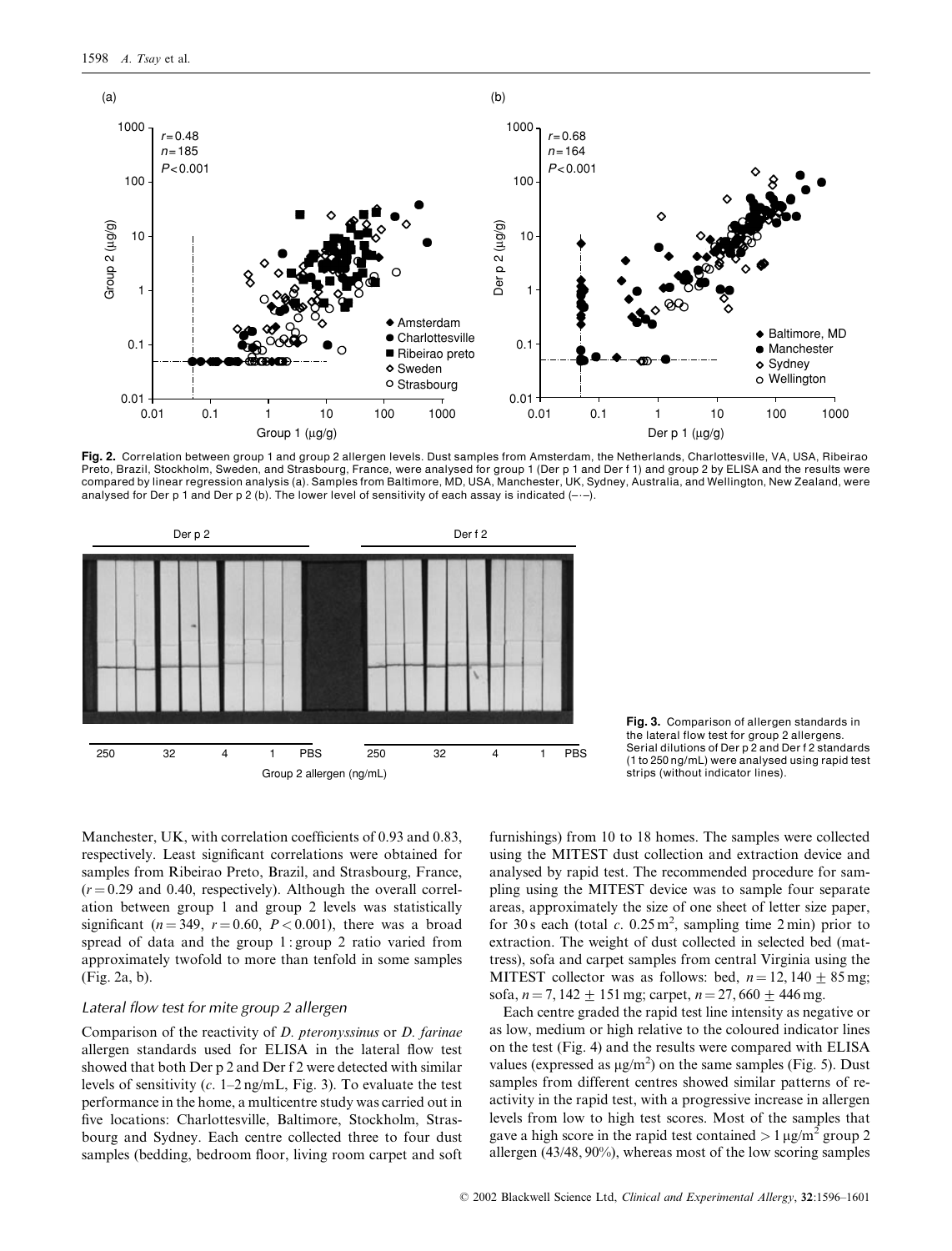

Fig. 4. Mite allergen detection kit. Upper panel: lateral flow test with a dust sample showing a strongly positive test (red line at the T position) and the high, medium and low indicator lines. Lower panel: the MITEST dust sampling and extraction device.

contained <  $1 \mu g/m^2$  (50/64, 78%). The test showed a low rate of false negative reactions: only  $3/95$  samples  $(3.15\%)$  that were negative on the rapid test showed  $> 0.1 \mu g/m^2$  group 2 by ELISA. The GM values for group 2 allergen between scored samples were as follows: low,  $0.28 \mu g/m^2$ , confidence interval (CI) 0.186 to 0.432; medium,  $1.68 \mu g/m^2$ , CI 1.210 to 2.337; high,  $3.18 \mu g/m^2$ , CI 2.309 to 4.367 (Fig. 5). Non-parametric (Mann-Whitney) statistical comparisons showed highly significant differences between the GM group 2 levels for each rapid test score: negative to low,  $P < 0.001$ ; low to medium,  $P < 0.001$ ; medium to high,  $P = 0.007$ .

#### **Discussion**

We have developed a simple lateral flow test kit for detecting mite allergen in the home which measures the group 2 Dermatophagoides spp. allergens. The rationale for measuring group 2 was that the test would not be influenced by the mite fauna in a particular location. Most epidemiological studies have used group 1 measurements as indices of allergen exposure [1]. Therefore, it was important to investigate the relationship between group 1 and group 2 levels in dust samples from different world-wide locations. Overall, there was a good correlation, though the ratio of group 1 to group 2 varied by up to tenfold. Previous studies from Japan and from Brazil reported mean group 1: group 2 ratios of 0.8 and 1.0, respectively  $[25, 26]$ . The mean ratios in our studies ranged from 1.3 (Sweden) to 4.6 (Brazil). The factors that affect the production of the group 1 and group 2 allergens by mite populations are poorly understood. Mites produce  $c$ . 20 faeces/day containing group 1 allergen [27]. Sequence homology and three dimensional structural data suggest that the group 2 allergens may be related to moulting proteins or have a reproductive function [28-30]. Thus while faeces production may be continuous, we speculate that group 2 allergens may be produced at higher levels in rapidly growing mite populations or during certain stages of mite growth, which would affect both the extent to which they accumulate in dust and the group 1: group 2 ratio. In the USA the ratio may also be affected by differential growth of D. pteronyssinus and D. fairnae, which varies with different geographical and climatic locations [31].

Lateral flow technology is used extensively in human in vitro diagnostics, but has not been used for allergen detection. Assessment of allergen exposure presents special problems because, unlike pregnancy or HIV tests, allergen tests require methods for collecting and extracting dust prior to analysing the sample. We have overcome these problems by using a simple, disposable plastic collector (MITEST) that enables dust samples to be collected and extracted in a uniform manner within 5 min. This collector will be of general use for indoor allergen sampling. It has an inner filter of  $40 \mu m$  that allows airflow while retaining allergens and can be used to sample either on a weight or unit area basis. A position paper of the British Society for Allergy and Clinical Immunology recommended recoverable allergen per unit area as a better index of allergen exposure (than allergen per gram dust) and an excellent correlation between recoverable allergen per unit area and per weight was previously reported for mattress dust samples [7, 32].

Most consumer-based lateral flow tests are designed to show either a positive or a negative result. Allergen exposure may vary by orders of magnitude, hence the mite allergen test was designed with indicator lines to provide the consumer with estimates of exposure. The indicator lines are intended as a guide to help patients check mite allergen exposure; they are not an alternative to ELISA and should not be interpreted to provide absolute exposure measurements. The advantage of the indicator lines is that they are pre-printed on the test and allow the consumer to make a direct comparison of the colour intensity of their dust sample with the indicator lines. Recently, a 'wipe' test for mite allergen was reported that also uses lateral flow technology [33]. This test does not include indicator lines, but has a grading scale in which classes 2 and 3 appear to correspond to the medium and high intensity scores on the rapid test.

The advantages of the lateral flow test kit are that it includes a convenient sampling and extraction device, which samples a defined unit area, and the test is designed for home use: sampling, extraction and test results can be completed within 10 to 15 min. Patients using the test could obtain useful information about mite allergen exposure by sampling two to four sites within a home. Although further studies are needed to establish risk levels of exposure for the group 2 allergens, our results suggest that mite-allergic patients whose test results are high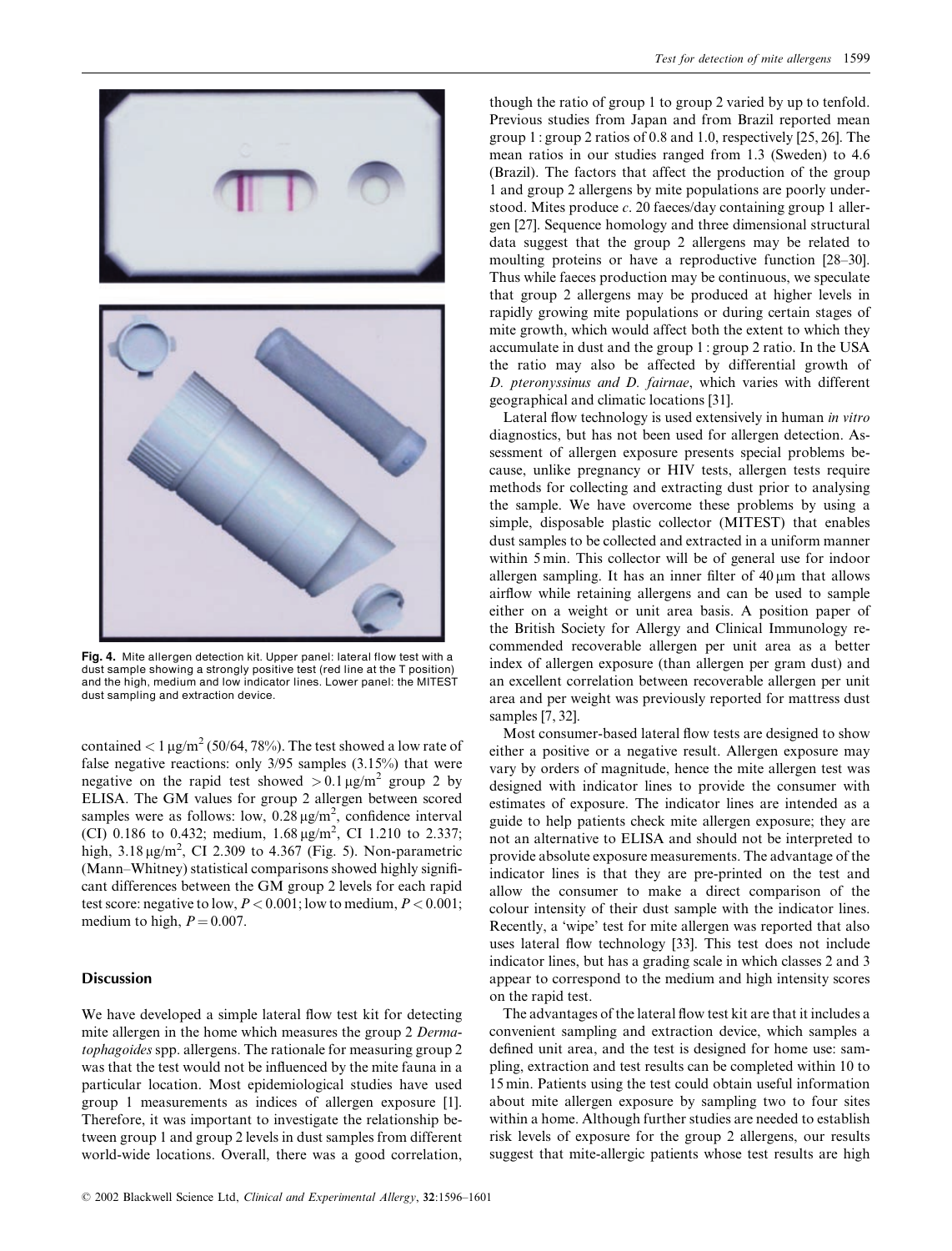

Fig. 5. Comparison of lateral flow test results and ELISA. The figure shows rapid test line intensity and ELISA values of dust samples  $(n = 263)$  collected with the MITEST sampler in: Charlottesville, VA, USA ( $n = 73$ ); Baltimore, MD, USA ( $n = 48$ ); Stockholm, Sweden ( $n = 48$ ); Sydney, Australia ( $n = 46$ ); and Strasbourg, France (n = 48). The lower limit of detection of the ELISA was 0.02  $\mu g/m^2$  (---) and samples below the detection limit are indicated ( $\Box$ ).

or medium should be advised to consult their physician or allergist and consider avoidance procedures. These patients should also consider having the allergen concentration in their homes confirmed by ELISA. In most cases, negative or low test results would suggest that the level of exposure is not significant. Home characteristics questionnaires are a weak predictor of allergen levels in homes [34]. One of the goals of consumerbased testing is to educate patients about mite allergen levels and to provide objective information that patients can use in making decisions about exposure and about allergen avoidance [24, 35]. Allergists could also take such test results into account in their recommendations for treatment.

Our results clearly provide 'proof of principle' that lateral flow tests could be applied to other allergens, such as animal allergens, cockroach, foods and latex. We have developed prototype tests for cat (Fel d 1) and for peanut (Ara h 1) allergens and, in principle, the tests can be extended to any allergen for which suitable monoclonal antibodies are available. Further development of this technology will provide patients with a broad range of tests for environmental allergen exposure and will have industrial applications. These tests should improve the management of allergic disease by enabling patients to screen for environmental allergens and to take steps to reduce allergen exposure.

#### **Acknowledgements**

In addition to the authors, the following investigators participated in this study as part of a Multi-Center Study Group: Rob C. Aalberse (University of Amsterdam, the Netherlands); L. Karla Arruda (University of Ribeirao Preto, Brazil); Adnan Custovic (University of Manchester, UK); Frederic De-Blay (University Hospital, Strasbourg, France); Steve Guyton and Peyton A. Eggleston (Johns Hopkins University, Baltimore, USA); Tim O'Meara and Euan Tovey, Sydney, Australia; Rob Siebers (Wellington Asthma Research Group, Wellington, New Zealand); Marianne van Hage-Hamsten (Karolinska Institute, Stockholm, Sweden). We are grateful to these colleagues for collecting samples and analysing them for allergen content by ELISA and by rapid test.

This project was funded in part with federal funds, a Small Business Innovation Research Phase 1 contract from the National Institute of Environmental Health Sciences, National Institutes of Health (Contract Number N43-ES-15461); by the Commonwealth of Virginia Center for Innovative Technology, award number BIO-01-008; and by NIH grants AI 34607 and AI 32557.

#### **References**

- 1 Platts-Mills TAE, Vervloet D, Thomas WR, Aalberse RC, Chapman MD. Indoor allergens and asthma: report of the Third International Workshop. J Allergy Clin Immunol 1997; 100:S1-S24.
- 2 Peat JK. Can asthma be prevented? Evidence from epidemiological studies of children in Australia and New Zealand in the last decade. Clin Exp Allergy 1997; 28:261-5.
- 3 Rosenstreich DL, Eggleston P, Kattan M et al. The role of cockroach allergy and exposure to cockroach allergen in causing morbidity among inner-city children with asthma. N Engl J Med 1997; 336:1356-63.
- 4 Eggleston PA, Rosenstreich D, Lynn H et al. Relationship of indoor allergen exposure to skin test sensitivity in inner-city children with asthma. J Allergy Clin Immunol 1998; 102:563-70.